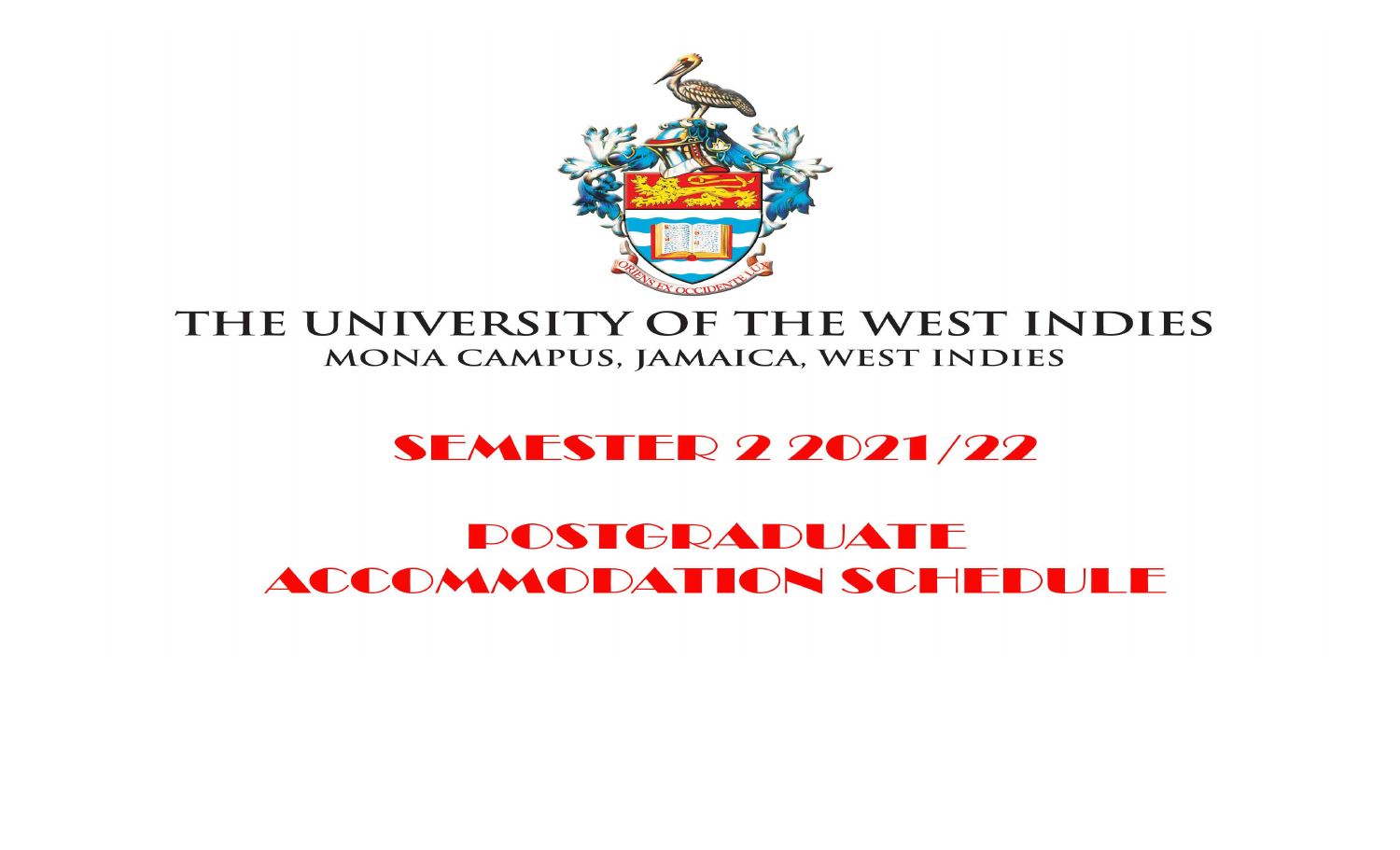| Tuesday April 05, 2022<br>09:00 AM                             |      | Thursday April 07, 2022<br>09:00 AM                                           |      |
|----------------------------------------------------------------|------|-------------------------------------------------------------------------------|------|
| <b>Mona Campus : OLD DRAMATIC THEATRE</b>                      | (10) | <b>Mona Campus: OLD DRAMATIC THEATRE</b>                                      | (73) |
| MTRM6010 (1): Risk Categorization & Identification (3hrs) - 10 |      | SBCO6520:G42 (1): Quantitative Methods and Statistical Techniques (3hrs) - 28 |      |
|                                                                |      | SBCO6520:M44 (1): Quantitative Methods and Statistical Techniques (3hrs) - 6  |      |
|                                                                |      | SBCO6520:M42 (1): Quantitative Methods and Statistical Techniques (3hrs) - 10 |      |
|                                                                |      | SBCO6520:G44 (1): Quantitative Methods and Statistical Techniques (3hrs) - 29 |      |
|                                                                |      |                                                                               |      |
|                                                                |      |                                                                               |      |
|                                                                |      |                                                                               |      |
|                                                                |      |                                                                               |      |
|                                                                |      |                                                                               |      |
|                                                                |      |                                                                               |      |
|                                                                |      |                                                                               |      |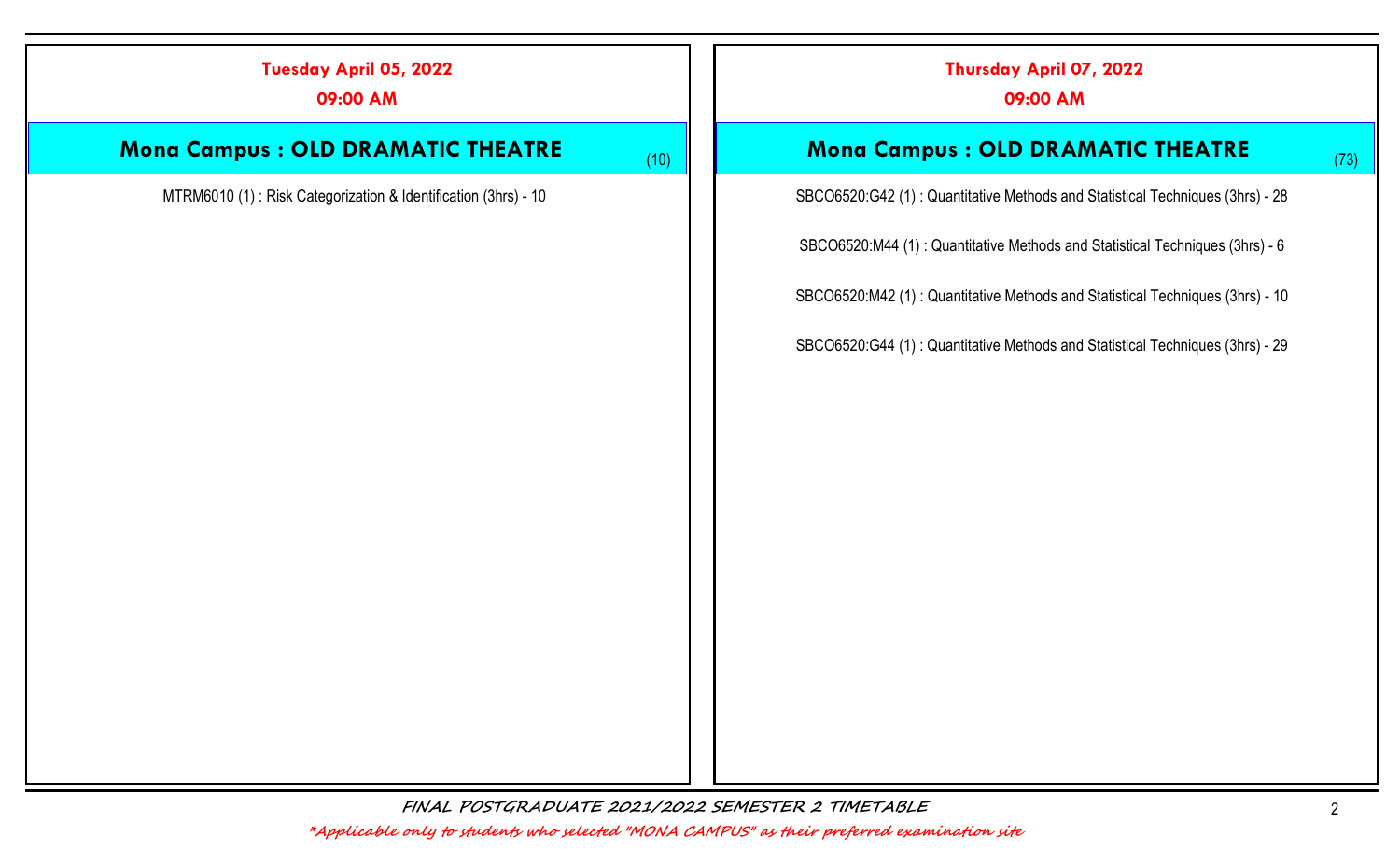| Friday April 08, 2022<br>09:00 AM                                  |       | Monday April 11, 2022<br>09:00 AM                                            |
|--------------------------------------------------------------------|-------|------------------------------------------------------------------------------|
| <b>Mona Campus : OLD LIBRARY</b>                                   | (151) | <b>Mona Campus: ASSEMBLY HALL</b><br>(123)                                   |
| ACCT6101:M11 (1): Accounting Research & Related Theory (3hrs) - 26 |       | SBCO6165:M46 (1): Global Supply Chain Management (3hrs) - 25                 |
| ACCT6101:W11 (1): Accounting Research & Related Theory (3hrs) - 2  |       | SBFI6010:G41 (1): Investment Analysis & Portfolio Management (3hrs) - 4      |
| SBBA6700 (1): Essentials of Managerial Economics (3hrs) - 1        |       | SBFI6010:M41 (1): Investment Analysis & Portfolio Management (3hrs) - 2      |
| SBCO6110:G46 (1): Financial & Managerial Accounting (3hrs) - 33    |       | SBFI6010:M42 (1): Investment Analysis & Portfolio Management (3hrs) - 28     |
| SBCO6110:M46 (1): Financial & Managerial Accounting (3hrs) - 5     |       | SBFI6030:M31 (2): International Monetary Economics & Finance (3hrs) - 12     |
| SBCO6130:G31 (1): Economics for Managers (3hrs) - 35               |       | SBFI6030:W11 (2): International Monetary Economics & Finance (3hrs) - 3      |
| SBCO6130:M61 (1): Economics for Managers (3hrs) - 4                |       | SBFI6030:M61 (2): International Monetary Economics & Finance (3hrs) - 12     |
| SBCO6130:G61 (1): Economics for Managers (3hrs) - 30               |       | SBHR6020:M31 (1): Industrial Relations & Negotiations Strategies (3hrs) - 14 |
| SBCO6130:GW1 (1): Economics for Managers (3hrs) - 4                |       | SBHR6020:M61 (1): Industrial Relations & Negotiations Strategies (3hrs) - 12 |
| SBCO6130:M31 (1): Economics for Managers (3hrs) - 6                |       | SBRM6020:G11 (1): Corporate Finance (3hrs) - 9                               |
| SBFI6050:G41 (1): Theory of Finance (3hrs) - 4                     |       | SBRM6020:M11 (1): Corporate Finance (3hrs) - 2                               |
| SBFI6050:M41 (1): Theory of Finance (3hrs) - 1                     |       |                                                                              |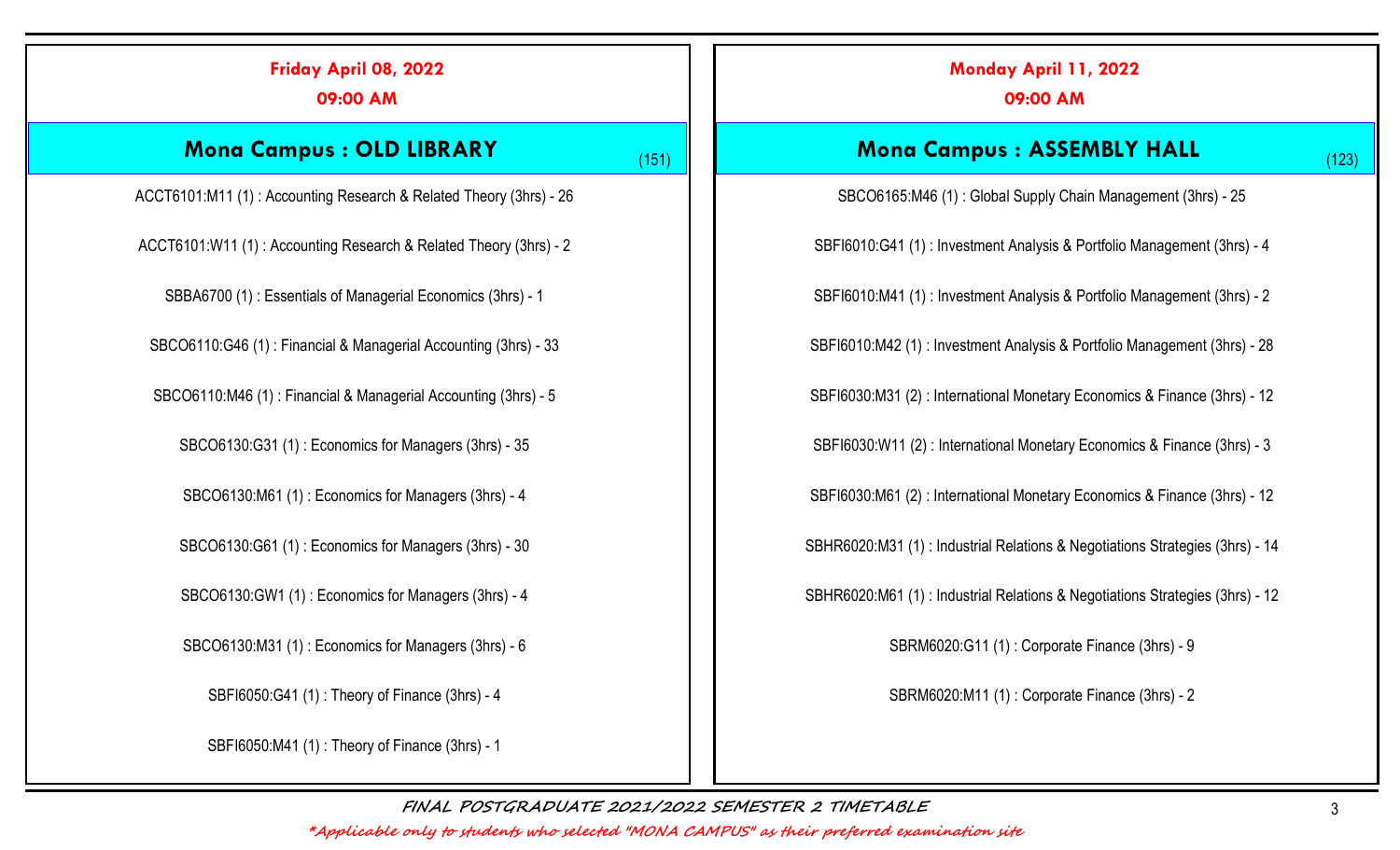| Tuesday April 12, 2022<br>09:00 AM                                                                 | Tuesday April 12, 2022<br>02:00 PM                                             |
|----------------------------------------------------------------------------------------------------|--------------------------------------------------------------------------------|
| <b>Mona Campus : ASSEMBLY HALL</b><br>(141)                                                        | <b>Mona Campus: ASSEMBLY HALL</b><br>(17)                                      |
| MGMT6100:M11 (1): Management Information Systems (3hrs) - 2                                        | NSSS6005 (1): International Relations and National Security Issues (3hrs) - 17 |
| MGMT6100:G11 (1): Management Information Systems (3hrs) - 20                                       |                                                                                |
| MGMT6100:W11 (1): Management Information Systems (3hrs) - 1                                        |                                                                                |
| SBCO6170:G61 (1): Business Analytics (3hrs) - 31                                                   |                                                                                |
| SBCO6170:G31 (1): Business Analytics (3hrs) - 36                                                   |                                                                                |
| SBCO6170:GW1 (1): Business Analytics (3hrs) - 4                                                    |                                                                                |
| SBCO6170:M61 (1): Business Analytics (3hrs) - 3                                                    |                                                                                |
| SBCO6170:M31 (1): Business Analytics (3hrs) - 7                                                    |                                                                                |
| SBCO6340:G46 (1): Business in A Global Environment (3hrs) - 24                                     |                                                                                |
| SBRM6060:M11 (1): Ethical, Legal & Regulatory Framework For Enterprise Risk Management (3hrs) - 13 |                                                                                |
|                                                                                                    |                                                                                |
|                                                                                                    |                                                                                |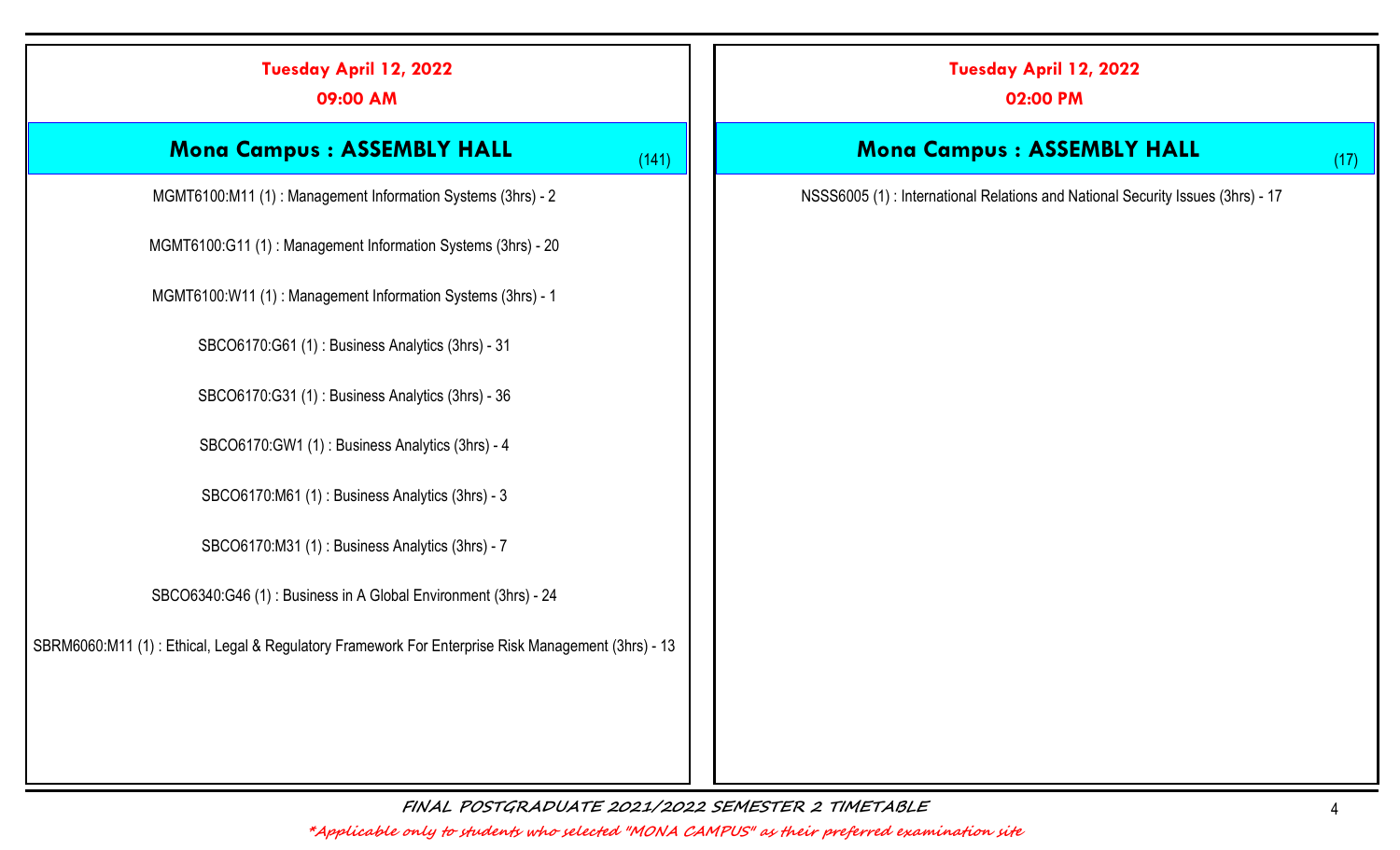| <b>Wednesday April 13, 2022</b><br>09:00 AM                                    |       | Thursday April 14, 2022<br>09:00 AM                                     |      |
|--------------------------------------------------------------------------------|-------|-------------------------------------------------------------------------|------|
| <b>Mona Campus : ASSEMBLY HALL</b>                                             | (111) | <b>Mona Campus : OLD LIBRARY</b>                                        | (84) |
| BIOL6102 (1): Standards and Risk Mgmt in (3hrs) - 4                            |       | ACCT6104:M11 (1): Auditing (3hrs) - 25                                  |      |
| MGMT6116 (1): Corporate Finance (3hrs) - 2                                     |       | ACCT6104:W11 (1): Auditing (3hrs) - 2                                   |      |
| SBCO6070:G44 (1): Marketing for Managers (3hrs) - 25                           |       | SBCO6160:M46 (1): Operations Management (3hrs) - 39                     |      |
| SBCO6070:M44 (1): Marketing for Managers (3hrs) - 4                            |       | SBFI6030:G41 (1): International Monetary Economics & Finance (3hrs) - 4 |      |
| SBHR6050:M31 (1): Human Resource Information Systems and Analytics (3hrs) - 10 |       | SBFI6030:M41 (1): International Monetary Economics & Finance (3hrs) - 1 |      |
| SBHR6050:M61 (1): Human Resource Information Systems and Analytics (3hrs) - 11 |       | SBRM6040:M11 (1): Economics of Enterprise Risk Management (3hrs) - 13   |      |
| SBMA6020:M31 (1): Consumer Behaviour (3hrs) - 7                                |       |                                                                         |      |
| SBMA6020:M61 (1): Consumer Behaviour (3hrs) - 13                               |       |                                                                         |      |
| SBRM6020:G42 (2): Corporate Finance (3hrs) - 28                                |       |                                                                         |      |
| SBRM6020:M42 (2): Corporate Finance (3hrs) - 7                                 |       |                                                                         |      |
|                                                                                |       |                                                                         |      |
|                                                                                |       |                                                                         |      |
| FINAL POSTGRADUATE 2021/2022 SEMESTER 2 TIMETABLE                              |       |                                                                         |      |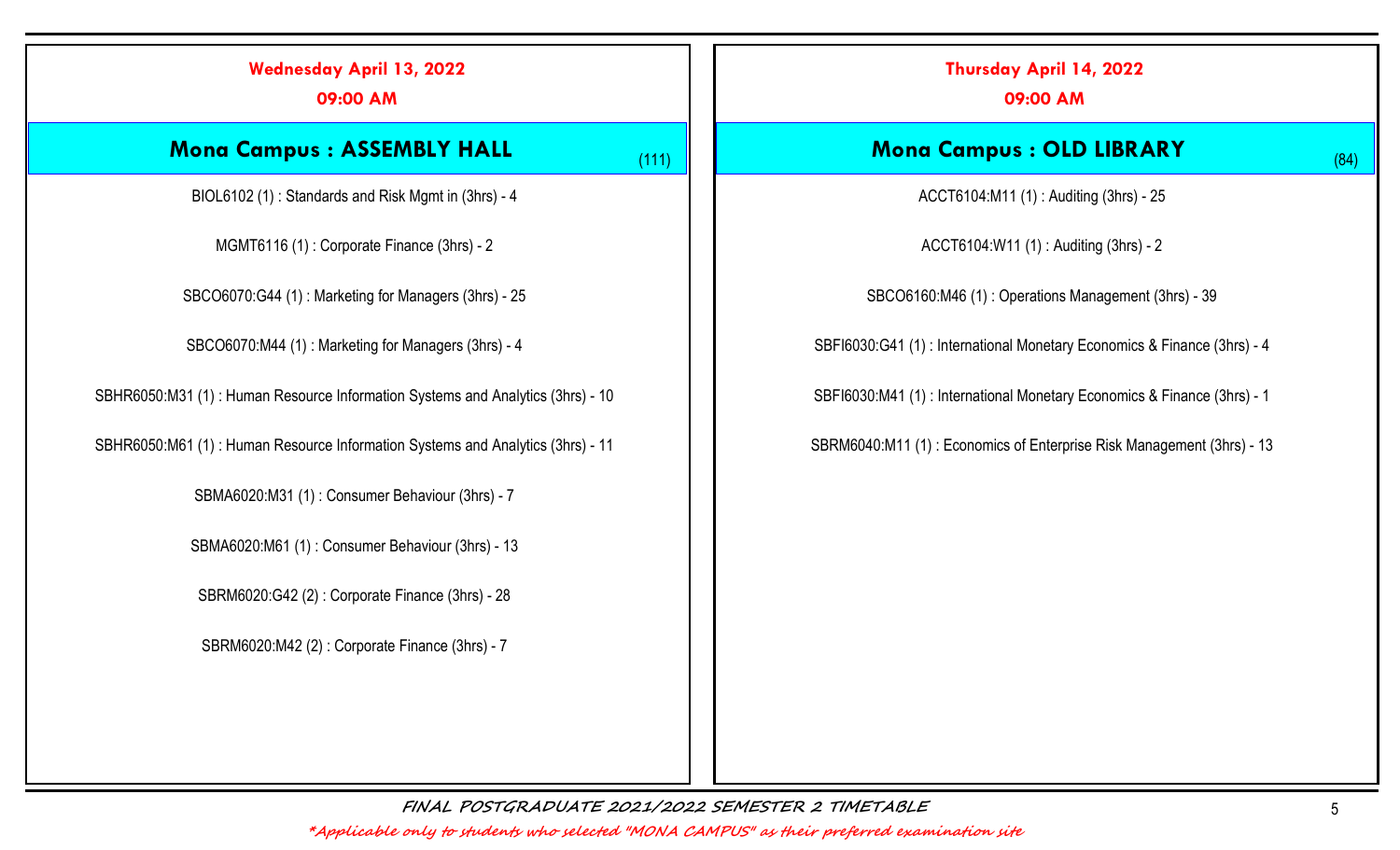| Tuesday April 19, 2022<br>09:00 AM                        |      | Tuesday April 19, 2022<br>02:00 PM                       |      |
|-----------------------------------------------------------|------|----------------------------------------------------------|------|
| <b>Mona Campus : OLD LIBRARY</b>                          | (84) | <b>Mona Campus : OLD LIBRARY</b>                         | (16) |
| AGLS6003 (1): Tropical Livestock Develop (3hrs) - 3       |      | NSSS6007 (1): Security and Defence Economics (3hrs) - 16 |      |
| MTRM6060 (1): Credit Risk Mgmt & Modelling (3hrs) - 15    |      |                                                          |      |
| SBFI6020:M41 (1): Advanced Corporate Finance (3hrs) - 1   |      |                                                          |      |
| SBFI6020:M31 (1): Advanced Corporate Finance (3hrs) - 12  |      |                                                          |      |
| SBFI6020:G41 (1): Advanced Corporate Finance (3hrs) - 4   |      |                                                          |      |
| SBFI6020:M42 (1): Advanced Corporate Finance (3hrs) - 31  |      |                                                          |      |
| SBFI6020:W11 (1): Advanced Corporate Finance (3hrs) - 1   |      |                                                          |      |
| SBFI6020:M61 (1): Advanced Corporate Finance (3hrs) - 8   |      |                                                          |      |
| SBMI6050:M61 (1): Business Systems Engineering (3hrs) - 3 |      |                                                          |      |
| SBMI6050:M31 (1): Business Systems Engineering (3hrs) - 6 |      |                                                          |      |
|                                                           |      |                                                          |      |
|                                                           |      |                                                          |      |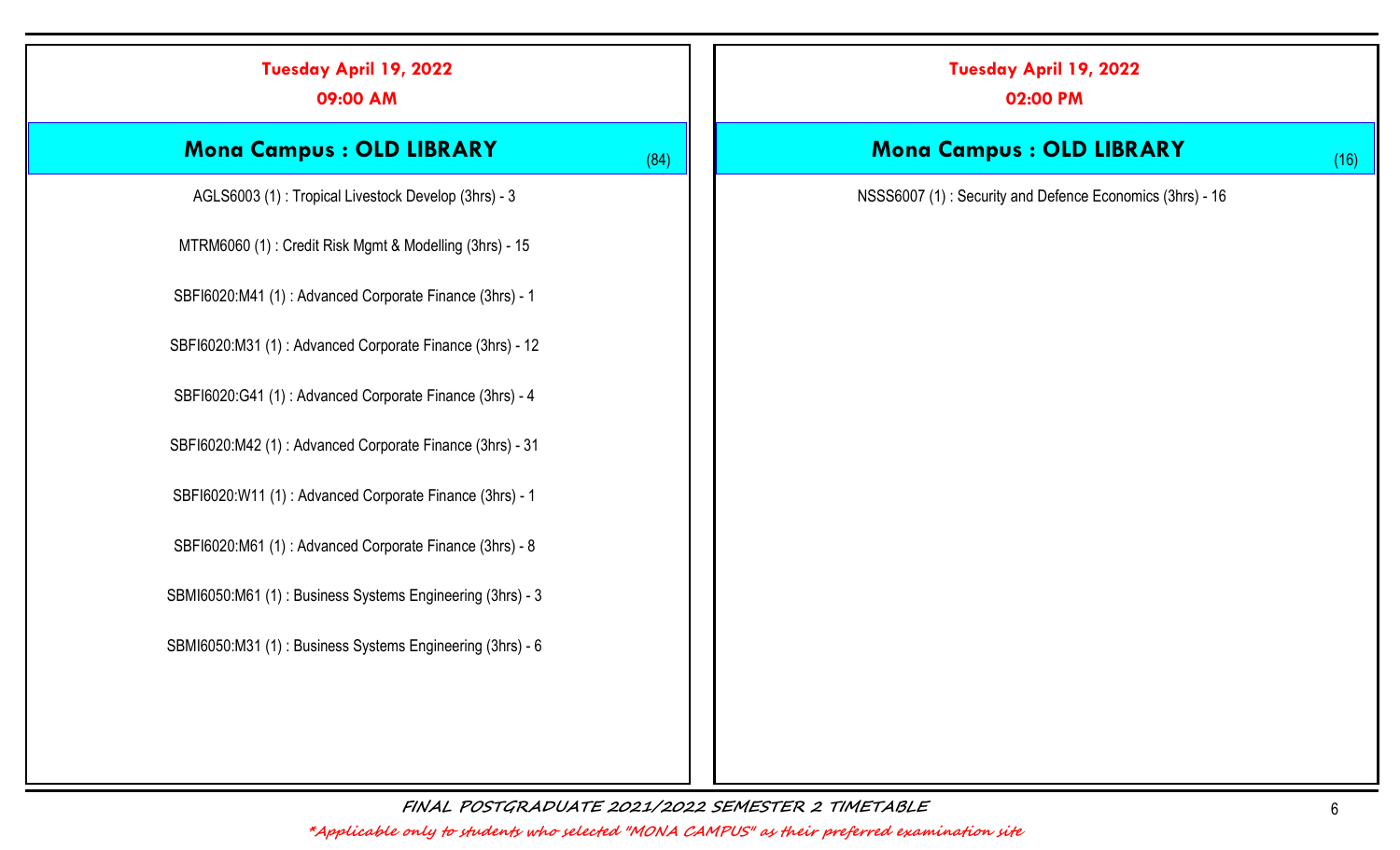| <b>Wednesday April 20, 2022</b><br>09:00 AM                  | <b>Wednesday April 20, 2022</b><br>02:00 PM |
|--------------------------------------------------------------|---------------------------------------------|
| <b>Mona Campus: ASSEMBLY HALL</b><br>(92)                    | <b>Mona Campus : OLD LIBRARY</b><br>(36)    |
| SBCO6070:G31 (2): Marketing for Managers (3hrs) - 35         | ECON6026 (1): Econometrics II (3hrs) - 36   |
| SBCO6070:G61 (2): Marketing for Managers (3hrs) - 31         |                                             |
| SBCO6070:GW1 (2): Marketing for Managers (3hrs) - 4          |                                             |
| SBCO6070:M31 (2): Marketing for Managers (3hrs) - 7          |                                             |
| SBCO6070:M61 (2): Marketing for Managers (3hrs) - 11         |                                             |
| SBCO6070:W11 (2): Marketing for Managers (3hrs) - 3          |                                             |
| SBRM6010:M11 (1): Risk Management In The Business (3hrs) - 1 |                                             |
|                                                              |                                             |
|                                                              |                                             |
|                                                              |                                             |
|                                                              |                                             |
|                                                              |                                             |
|                                                              |                                             |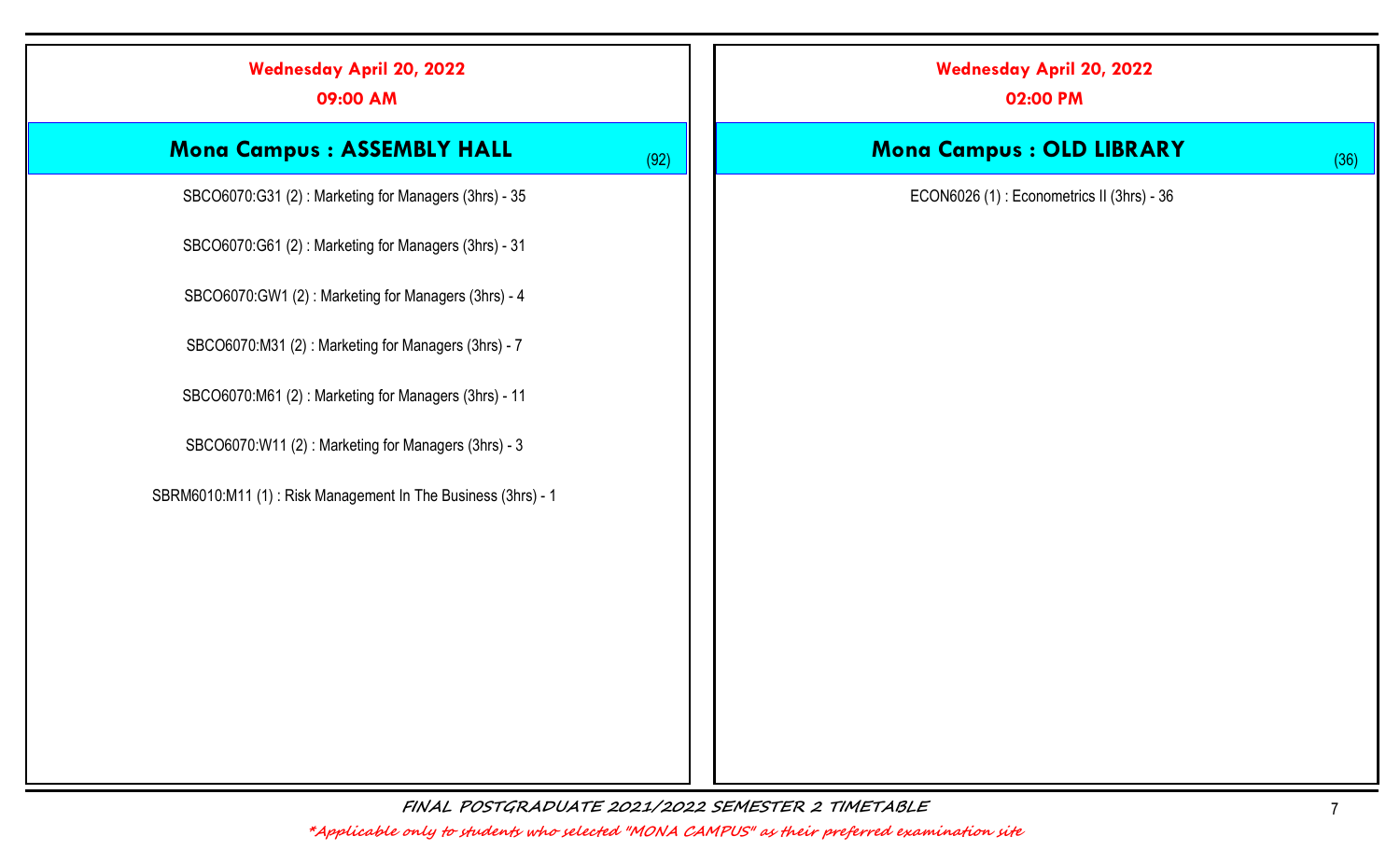| Friday April 22, 2022<br>09:00 AM                              |      | Friday April 22, 2022<br>02:00 PM                    |      |
|----------------------------------------------------------------|------|------------------------------------------------------|------|
| Mona Campus : OLD DRAMATIC THEATRE                             | (13) | <b>Mona Campus : OLD DRAMATIC THEATRE</b>            | (15) |
| BIOL6104 (1): Advanced Crop Production Technologies (3hrs) - 4 |      | FSCI6204 (1): Crime Scene Reconstruction (3hrs) - 15 |      |
| SBMA6010:M31 (1): Market Research (3hrs) - 4                   |      |                                                      |      |
| SBMA6010:M61 (1): Market Research (3hrs) - 5                   |      |                                                      |      |
|                                                                |      |                                                      |      |
|                                                                |      |                                                      |      |
|                                                                |      |                                                      |      |
|                                                                |      |                                                      |      |
|                                                                |      |                                                      |      |
|                                                                |      |                                                      |      |
|                                                                |      |                                                      |      |
|                                                                |      |                                                      |      |
|                                                                |      |                                                      |      |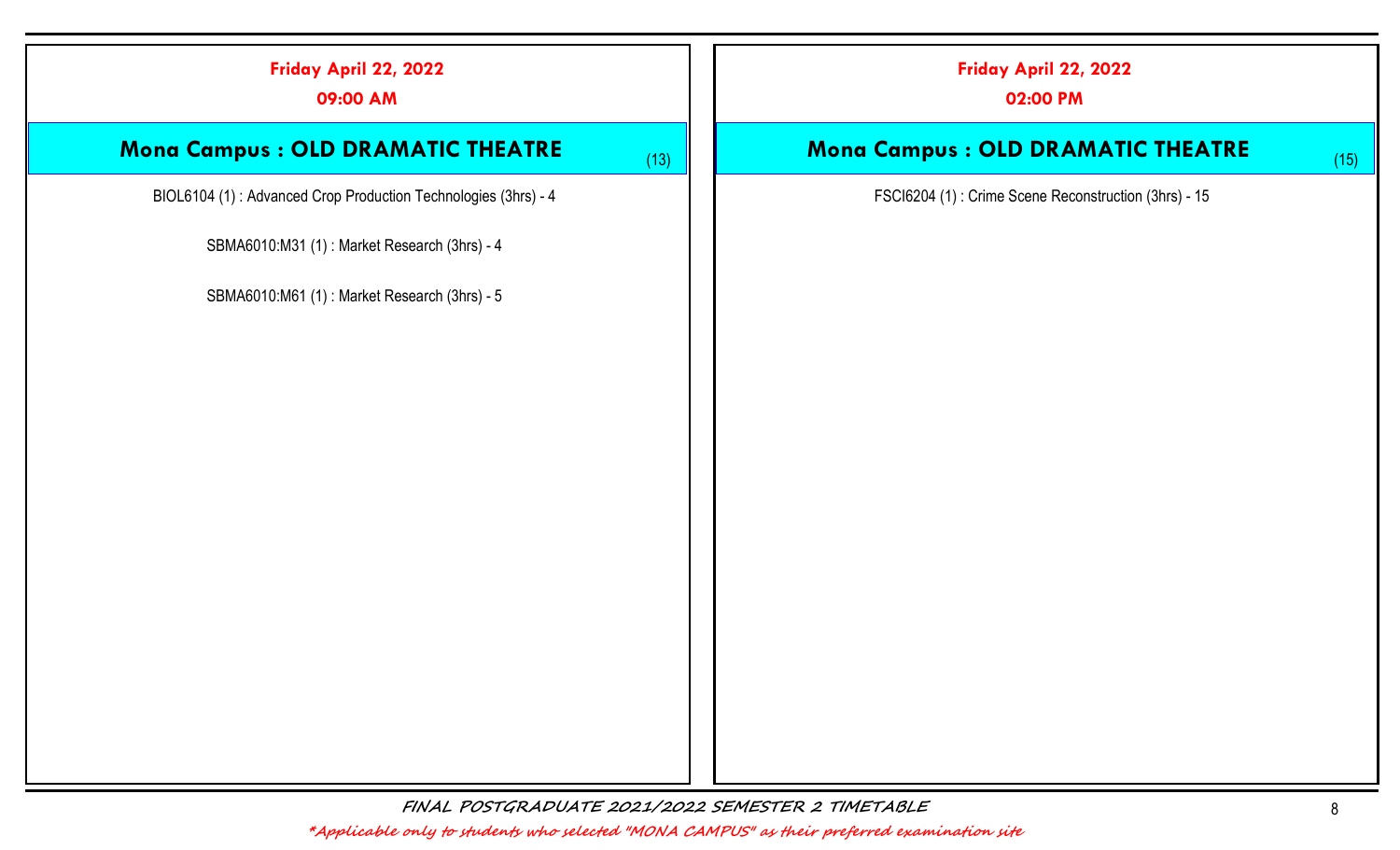# Monday April 25, 2022 09:00 AM Mona Campus : TAYLOR HALL (21) EPID6201 (1) : Epidemiology 2 (3hrs) - 9 SBMI6040:M31 (1) : Enterprise Data Management (3hrs) - 6 SBMI6040:M61 (1) : Enterprise Data Management (3hrs) - 6 Monday April 25, 2022 02:00 PM Mona Campus : TAYLOR HALL (13) FAPT6301 (1) : Research Methods: Principles and Practice in the Food and Agro-Processing Sectors (3hrs) - 1 FSCI6501 (1) : Forensic Chemistry 1 (3hrs) - 4 FSCI6601 (1) : Forensic Serology (3hrs) - 8

FINAL POSTGRADUATE 2021/2022 SEMESTER 2 TIMETABLE 9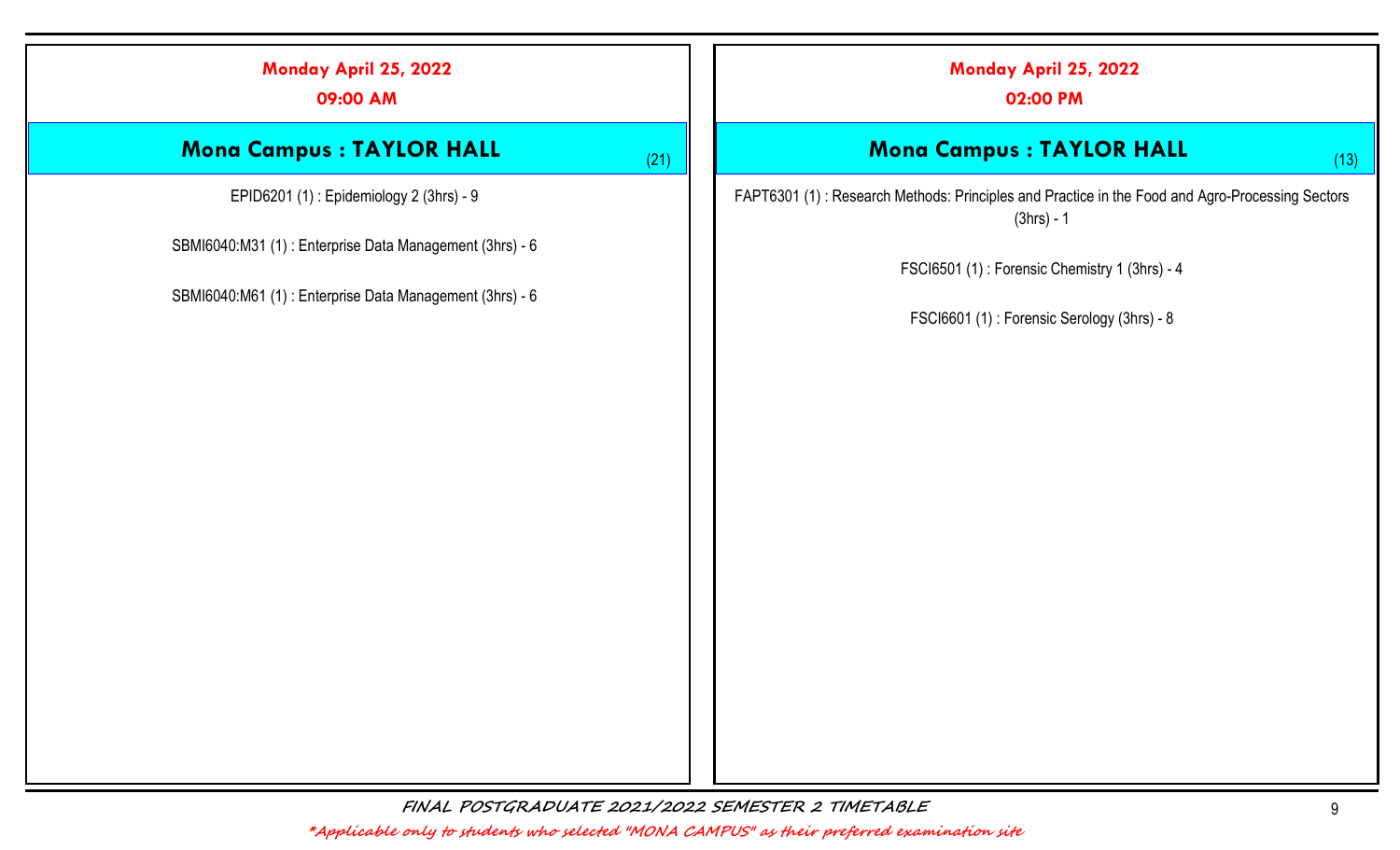| Tuesday April 26, 2022<br>09:00 AM               | Tuesday April 26, 2022<br>02:00 PM                                                           |      |
|--------------------------------------------------|----------------------------------------------------------------------------------------------|------|
| <b>Mona Campus : TAYLOR HALL</b>                 | <b>Mona Campus : TAYLOR HALL</b><br>(3)                                                      | (18) |
| MATH6625 (1): Measure and Integration (3hrs) - 3 | EDCU6018 (1) : Principles of Curriculum Development, Implementation & Evaluation (3hrs) - 18 |      |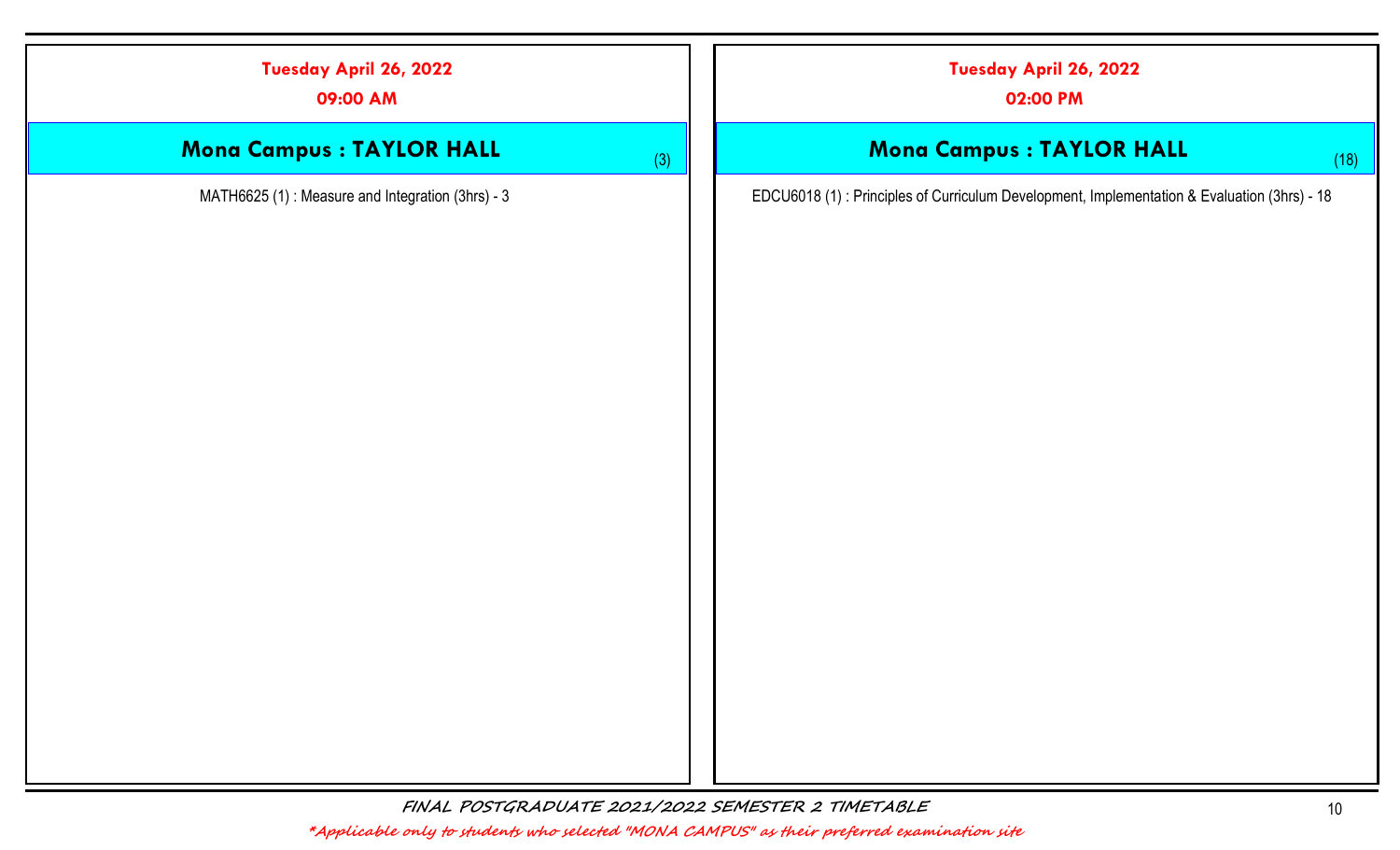| <b>Wednesday April 27, 2022</b><br>09:00 AM    |      | <b>Wednesday April 27, 2022</b><br>02:00 PM                |      |
|------------------------------------------------|------|------------------------------------------------------------|------|
| <b>Mona Campus : TAYLOR HALL</b>               | (11) | <b>Mona Campus : TAYLOR HALL</b>                           | (25) |
| NURS6902 (1): Special Pharmacology (3hrs) - 11 |      | FAPT6201 (1): Food Safety and Quality Standards (3hrs) - 9 |      |
|                                                |      | FSCI6605 (1): Forensic Entomology (3hrs) - 3               |      |
|                                                |      | FSCI6801 (1): Forensic Toxicology I (3hrs) - 11            |      |
|                                                |      | PHTH6007 (1): Technology in Rehabilitation (2hrs) - 2      |      |
|                                                |      |                                                            |      |
|                                                |      |                                                            |      |
|                                                |      |                                                            |      |
|                                                |      |                                                            |      |
|                                                |      |                                                            |      |
|                                                |      |                                                            |      |
|                                                |      |                                                            |      |
|                                                |      |                                                            |      |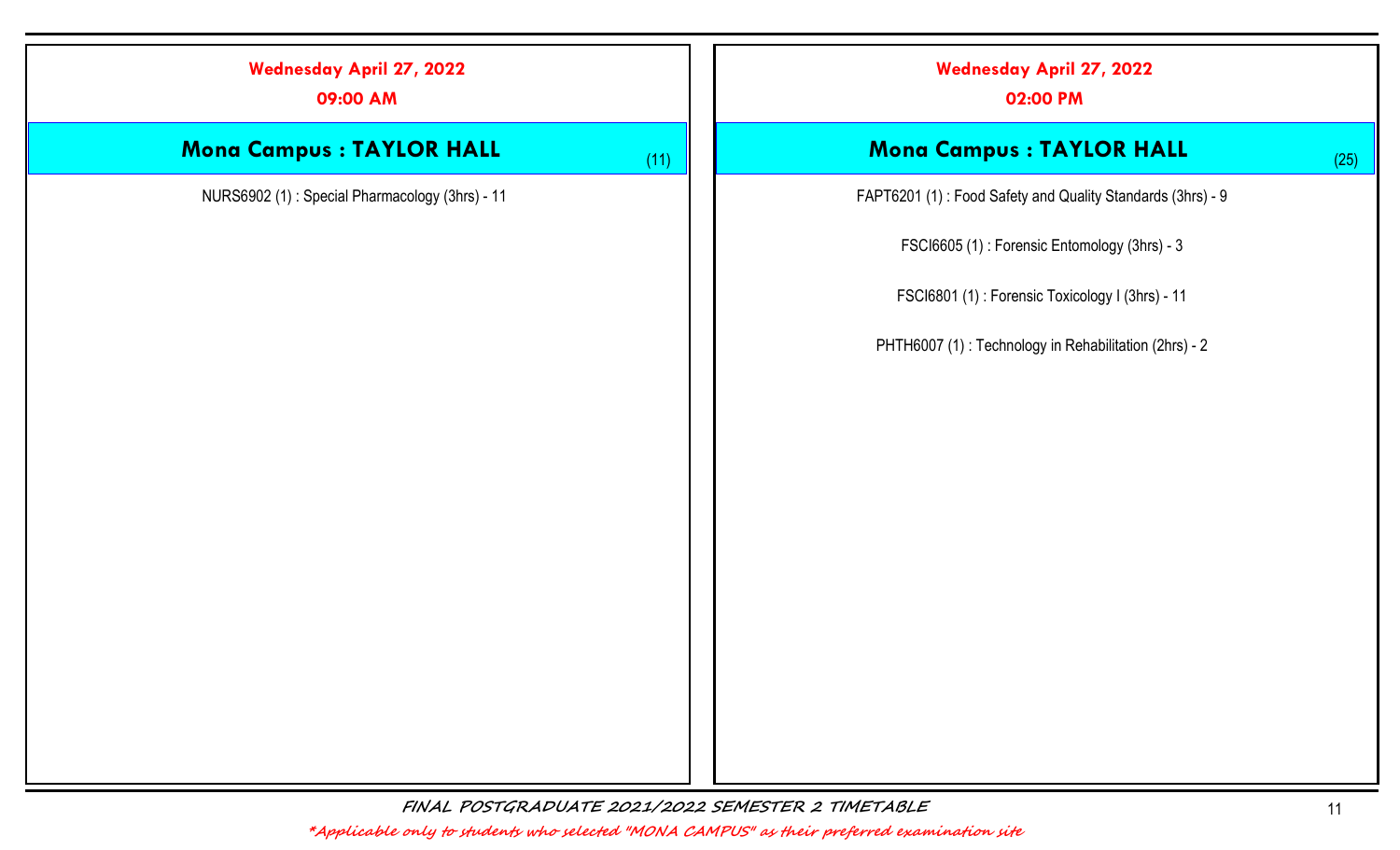| Thursday April 28, 2022<br>09:00 AM                                    | Thursday April 28, 2022<br>02:00 PM                  |
|------------------------------------------------------------------------|------------------------------------------------------|
| <b>Mona Campus : TAYLOR HALL</b><br>(12)                               | <b>Mona Campus : TAYLOR HALL</b><br>(8)              |
| EPID6202 (1): Statistical Methods in Epidemiology (3hrs) - 9           | OESH6030 (1): Advanced Topics in OESH - B (3hrs) - 8 |
| NURS6103 (1): Pathophysiology for Advanced Nursing Practice (3hrs) - 3 |                                                      |
|                                                                        |                                                      |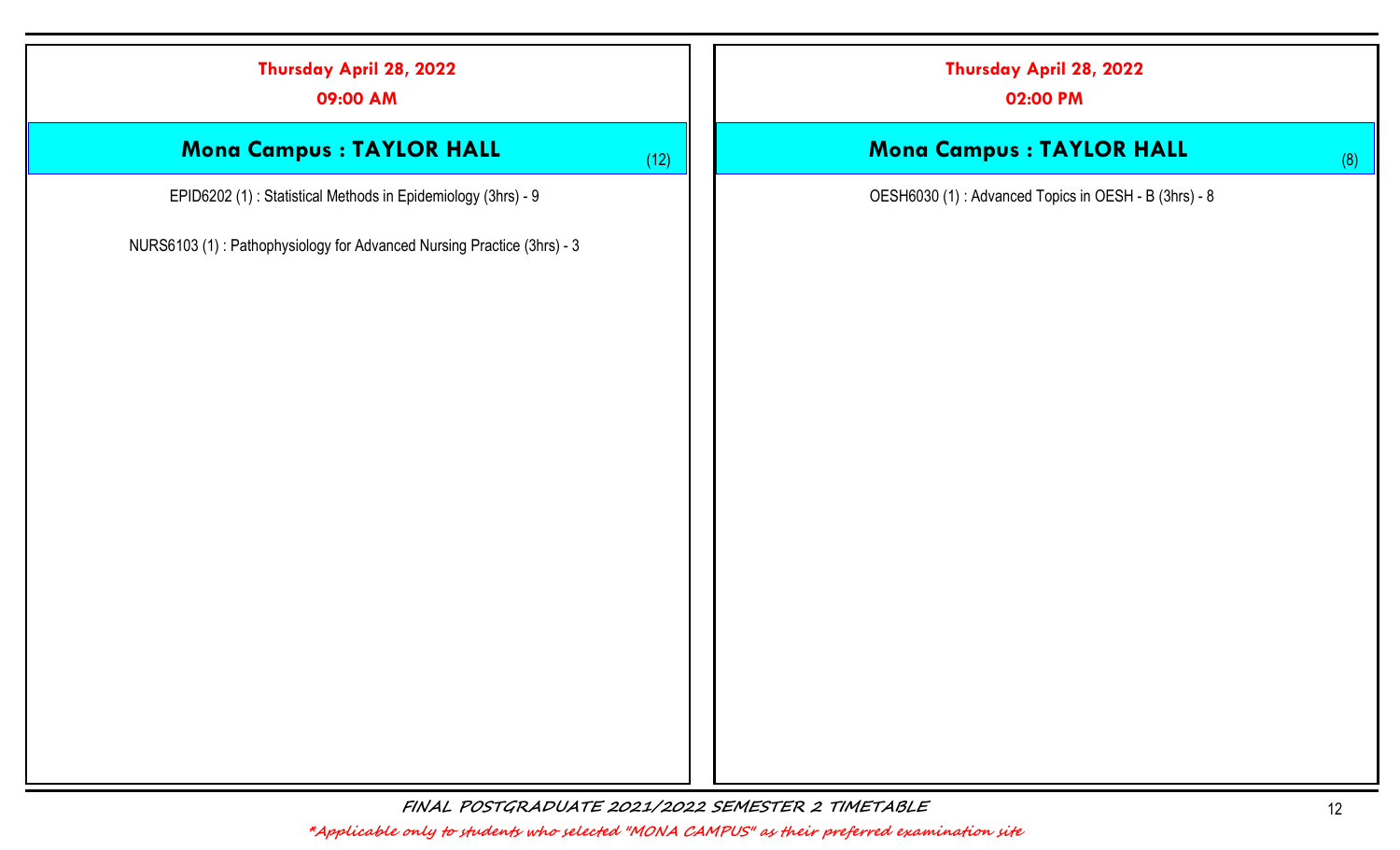| Friday April 29, 2022<br>09:00 AM                    |      | Friday April 29, 2022<br>02:00 PM              |      |
|------------------------------------------------------|------|------------------------------------------------|------|
| Mona Campus : OLD DRAMATIC THEATRE                   | (23) | Mona Campus : OLD DRAMATIC THEATRE             | (10) |
| ECON6052 (1): Industrial Organisation II (3hrs) - 21 |      | FSCI6703 (1): Forensic Pathology I (3hrs) - 10 |      |
| GOVT6073 (1) : International Economic Law (3hrs) - 1 |      |                                                |      |
| HRNM7004 (1): Comprehensive Examination (3hrs) - 1   |      |                                                |      |
|                                                      |      |                                                |      |
|                                                      |      |                                                |      |
|                                                      |      |                                                |      |
|                                                      |      |                                                |      |
|                                                      |      |                                                |      |
|                                                      |      |                                                |      |
|                                                      |      |                                                |      |
|                                                      |      |                                                |      |
|                                                      |      |                                                |      |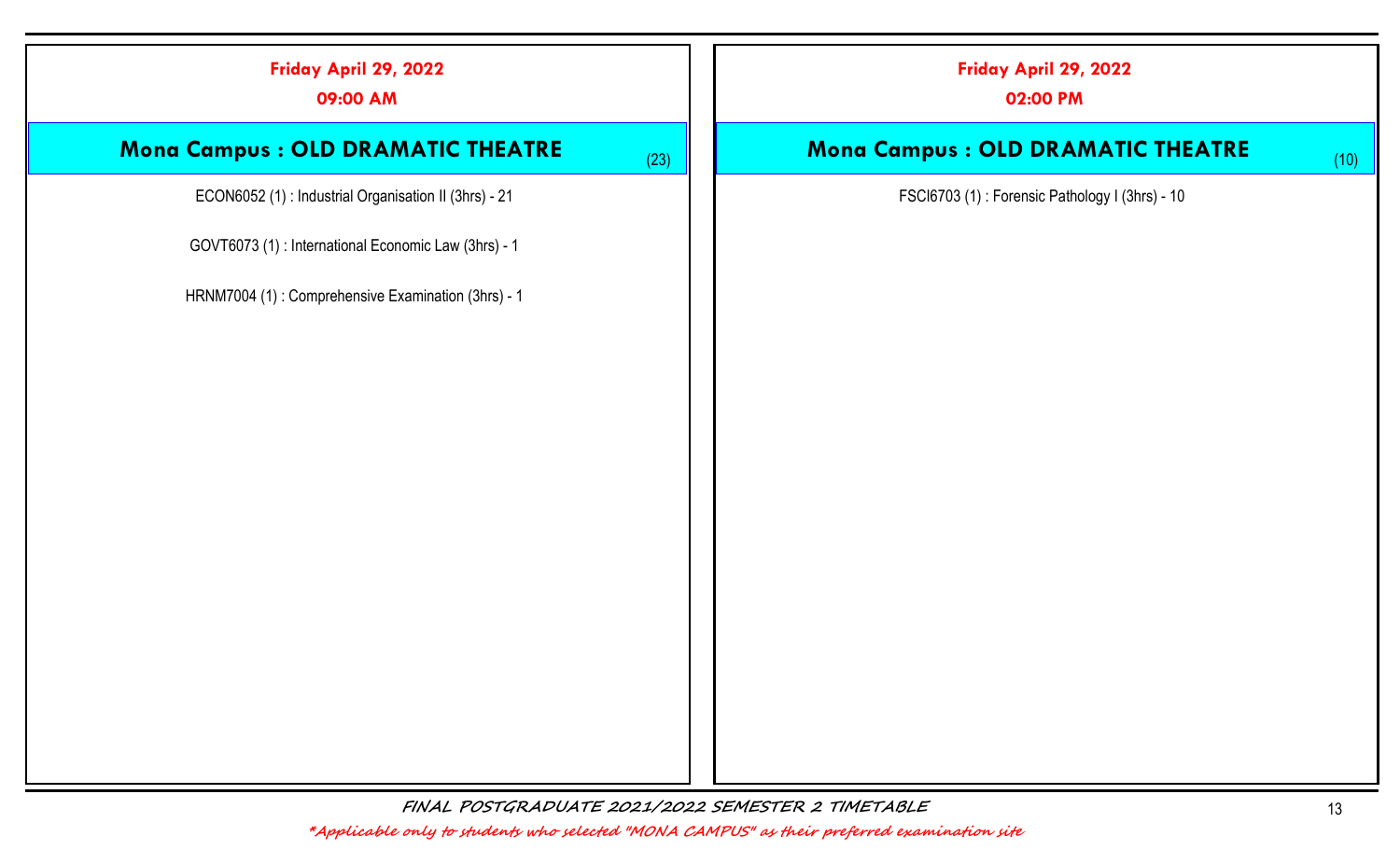| <b>Monday May 02, 2022</b><br>09:00 AM                                                | Tuesday May 03, 2022<br>09:00 AM                     |
|---------------------------------------------------------------------------------------|------------------------------------------------------|
| <b>Mona Campus : ASSEMBLY HALL</b><br>(95)                                            | <b>Mona Campus : TAYLOR HALL</b><br>(4)              |
| ECON6031 (1): Microeconomic Theory II (3hrs) - 36                                     | PUBH9013 (1): Year Two Comprehensive Exam (3hrs) - 4 |
| EDPS6005 (1): Measurement of Psychological and Educational Constructs (3hrs) - 4      |                                                      |
| EPID6204 (1): Epidemiology of Chronic Non-Communicable Diseases (3hrs) - 9            |                                                      |
| FOST6003 (1): Food Chemistry (3hrs) - 1                                               |                                                      |
| HRNM6402 (1): Research Methods for Human Resource Development Practioners (3hrs) - 45 |                                                      |
|                                                                                       |                                                      |
|                                                                                       |                                                      |
|                                                                                       |                                                      |
|                                                                                       |                                                      |
|                                                                                       |                                                      |
|                                                                                       |                                                      |
|                                                                                       |                                                      |
|                                                                                       |                                                      |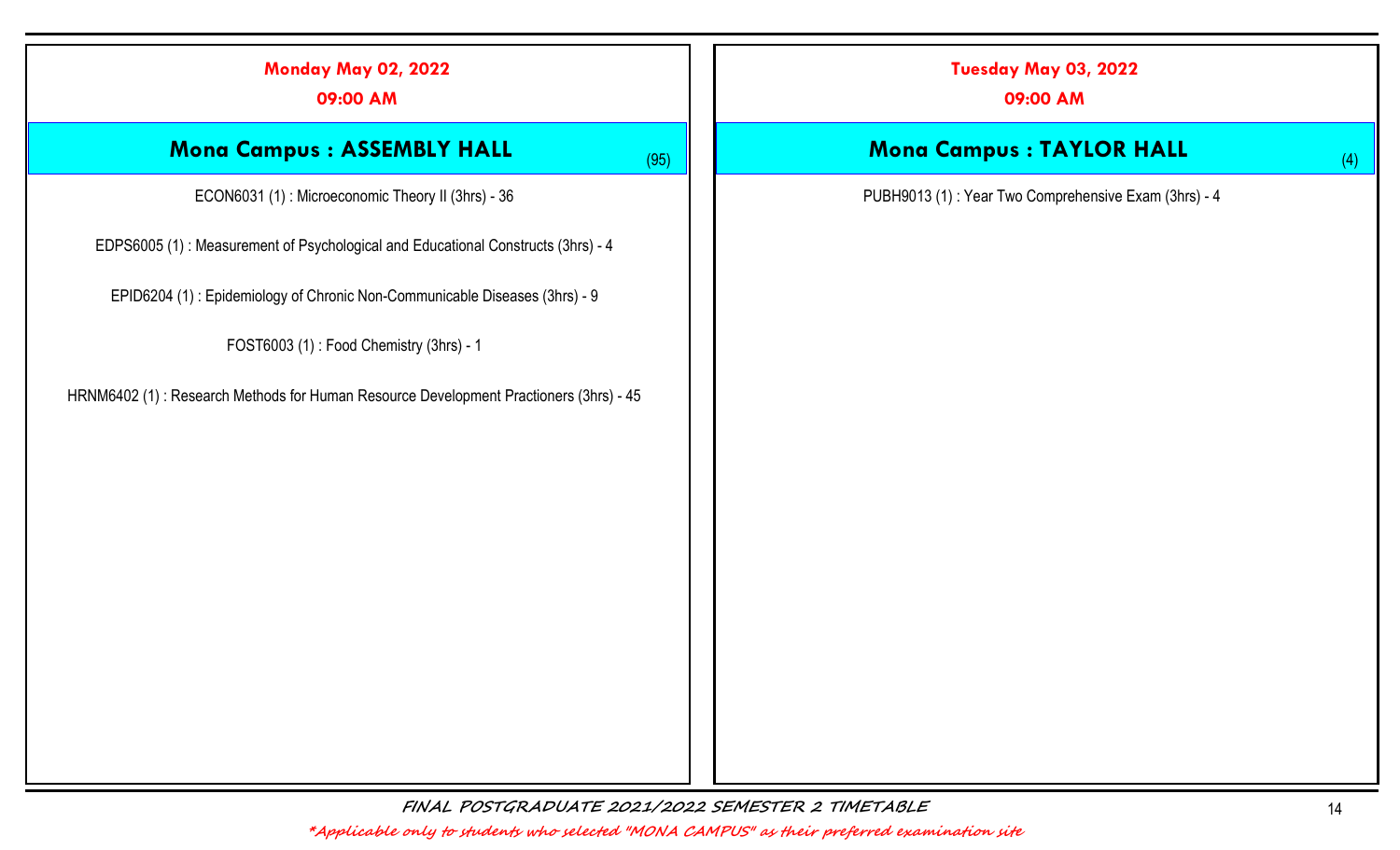| Tuesday May 03, 2022<br>02:00 PM             | <b>Wednesday May 04, 2022</b><br>09:00 AM                                  |
|----------------------------------------------|----------------------------------------------------------------------------|
| <b>Mona Campus : ROOM N2</b><br>(3)          | Mona Campus : OLD DRAMATIC THEATRE<br>(53)                                 |
| FAPT6302 (1): Product Development (3hrs) - 3 | HRNM6603 (1): Job Analysis & Strategic Organisational Staffing (3hrs) - 46 |
|                                              | NUTR6002 (1): Public Health Nutrition (3hrs) - 3                           |
|                                              | PUBH9013 (2): Year Two Comprehensive Exam (3hrs) - 4                       |
|                                              |                                                                            |
|                                              |                                                                            |
|                                              |                                                                            |
|                                              |                                                                            |
|                                              |                                                                            |
|                                              |                                                                            |
|                                              |                                                                            |
|                                              |                                                                            |
|                                              |                                                                            |
|                                              |                                                                            |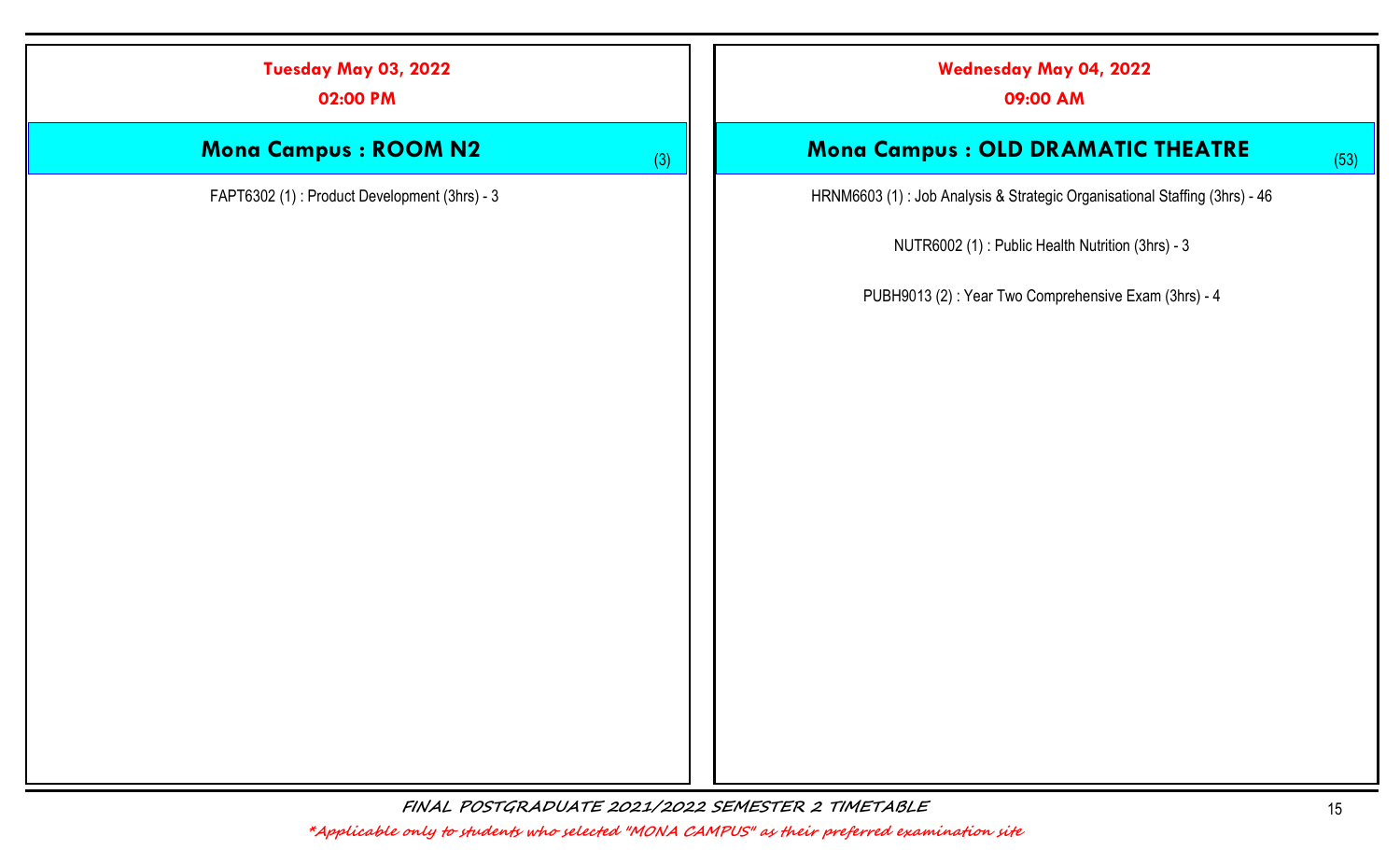| <b>Wednesday May 04, 2022</b><br>02:00 PM                | Thursday May 05, 2022<br>09:00 AM                  |
|----------------------------------------------------------|----------------------------------------------------|
| <b>Mona Campus : OLD DRAMATIC THEATRE</b>                | Mona Campus : OLD DRAMATIC THEATRE<br>(17)<br>(27) |
| EDCU6310 (1): Curriculum Policy and Planning (3hrs) - 17 | EDPP6514 (1): Education Economics (3hrs) - 18      |
|                                                          | EPID6205 (1): Maternal and Child Health (2hrs) - 9 |
|                                                          |                                                    |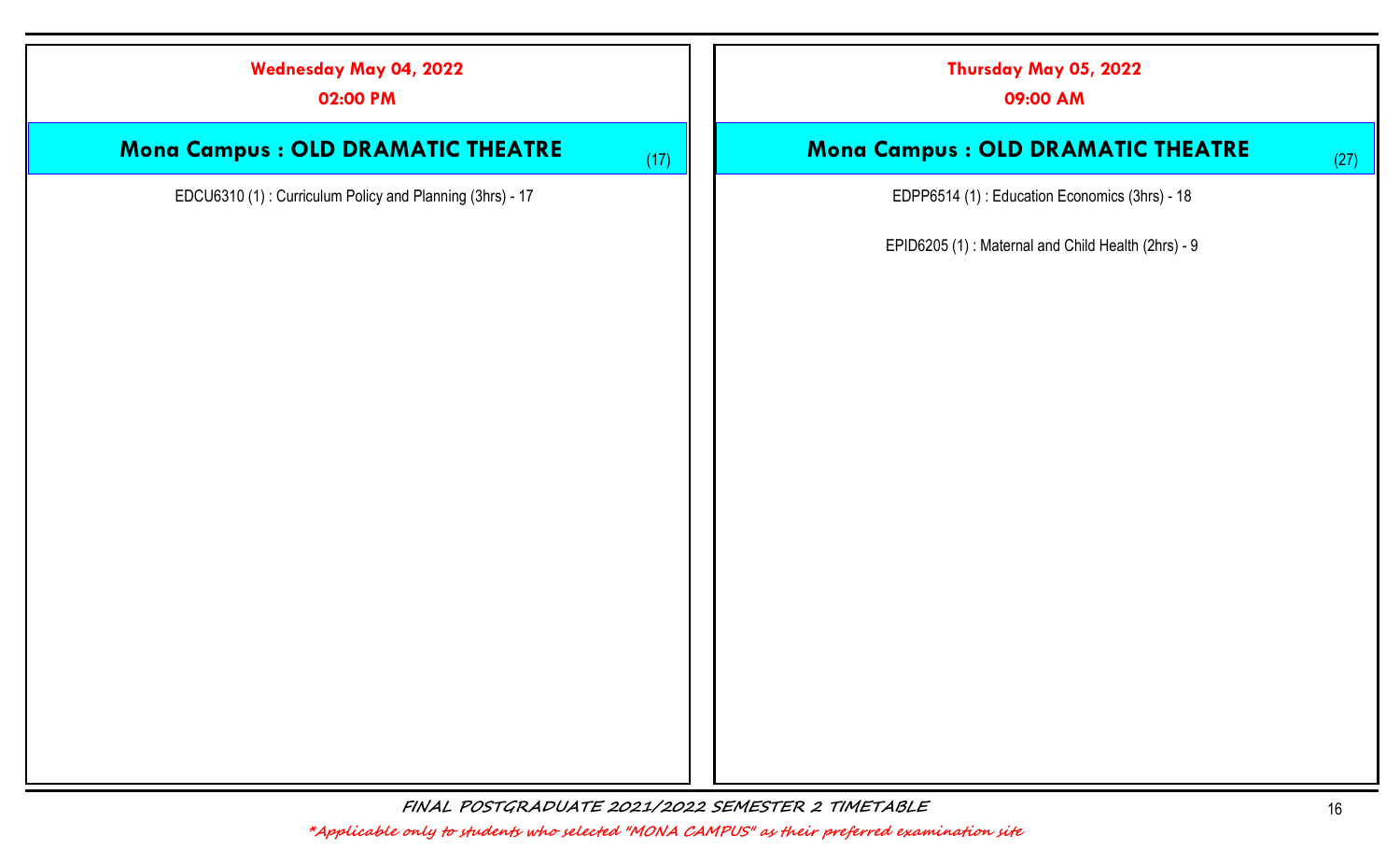| Thursday May 05, 2022<br>02:00 PM                       | <b>Friday May 06, 2022</b><br>09:00 AM                                            |
|---------------------------------------------------------|-----------------------------------------------------------------------------------|
| Mona Campus : OLD DRAMATIC THEATRE<br>(8)               | <b>Mona Campus : TAYLOR HALL</b><br>(41)                                          |
| EDEC6403 (1): The Early Childhood Curriculum (3hrs) - 8 | HRNM6401 (1): Statistics for Human Resource Development Practitioners (3hrs) - 38 |
|                                                         | NUTR6102 (1): Clinical Nutrition (3hrs) - 3                                       |
|                                                         |                                                                                   |
|                                                         |                                                                                   |
|                                                         |                                                                                   |
|                                                         |                                                                                   |
|                                                         |                                                                                   |
|                                                         |                                                                                   |
|                                                         |                                                                                   |
|                                                         |                                                                                   |
|                                                         |                                                                                   |
|                                                         |                                                                                   |
|                                                         |                                                                                   |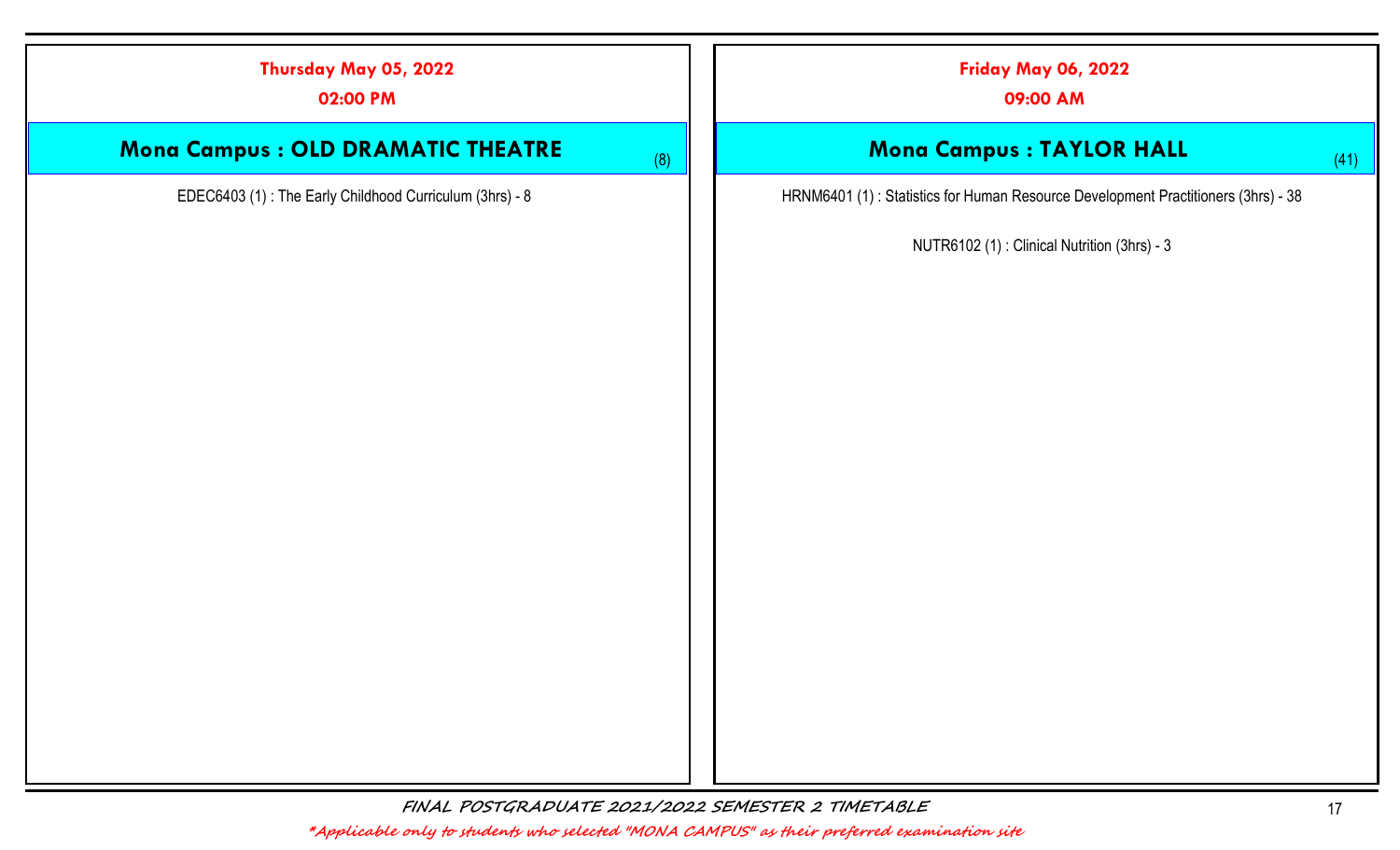#### Friday May 06, 2022

02:00 PM

## Mona Campus : ROOM N2 (3)

PHTH6005 (1) : Physical Therapy for Acute and Chronic Multisystem Conditions (2hrs) - 3

Monday May 09, 2022

09:00 AM

### **Mona Campus : OLD LIBRARY** (19)

EPID6206 (1) : Health Services Research (2hrs) - 9

NURS6704 (1) : Human Resource Management in Nursing/Health Administration (3hrs) - 5

RNEM6010 (1) : Energy Econmics (3hrs) - 5

FINAL POSTGRADUATE 2021/2022 SEMESTER 2 TIMETABLE 18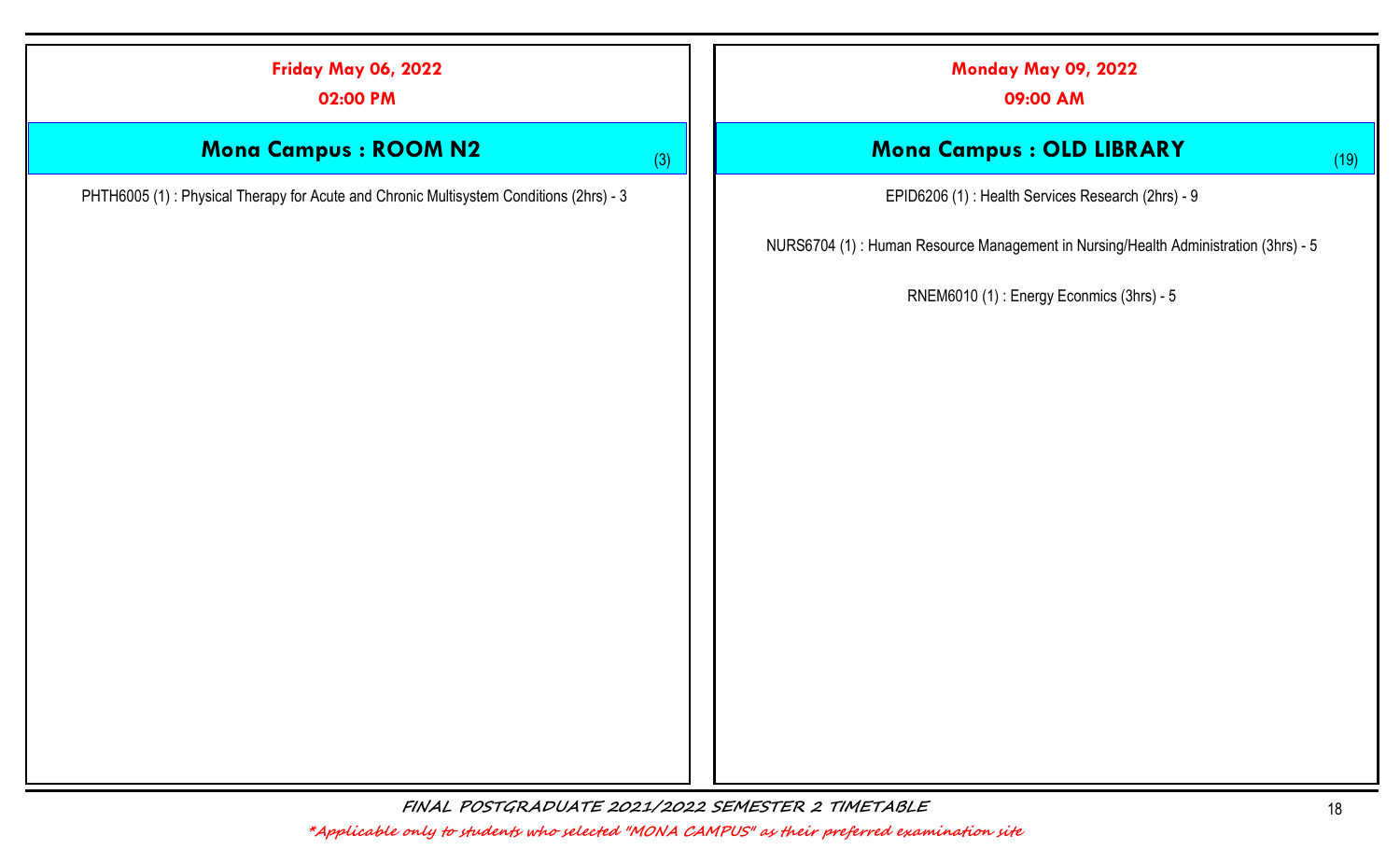| <b>Monday May 09, 2022</b><br>02:00 PM                                        | Tuesday May 10, 2022<br>09:00 AM                                                                               |
|-------------------------------------------------------------------------------|----------------------------------------------------------------------------------------------------------------|
| <b>Mona Campus : TAYLOR HALL</b><br>(13)                                      | Mona Campus : TAYLOR HALL<br>(72)                                                                              |
| EDLA6106 (1): The Teaching of Writing (3hrs) - 7                              | EDPS6012 (1): Social Psychology and Its Implications for Education (3hrs) - 21                                 |
| FAPT6105 (1): Fruits, Vegetables, Root Crops and Tubers Processing (3hrs) - 3 | EDSC6403 (1): Measurement and Assessment in Science Education (3hrs) - 13                                      |
| PHTH6006 (1): Musculoskeletal-Differential Diagnosis (2hrs) - 3               | HRNM6701 (1) : The Theory & Practice of Industrial Relations, Conflict Resolution & Negotiation (3hrs) -<br>38 |
|                                                                               |                                                                                                                |
|                                                                               |                                                                                                                |
|                                                                               |                                                                                                                |
|                                                                               |                                                                                                                |
|                                                                               |                                                                                                                |
|                                                                               |                                                                                                                |
|                                                                               |                                                                                                                |
|                                                                               |                                                                                                                |
|                                                                               |                                                                                                                |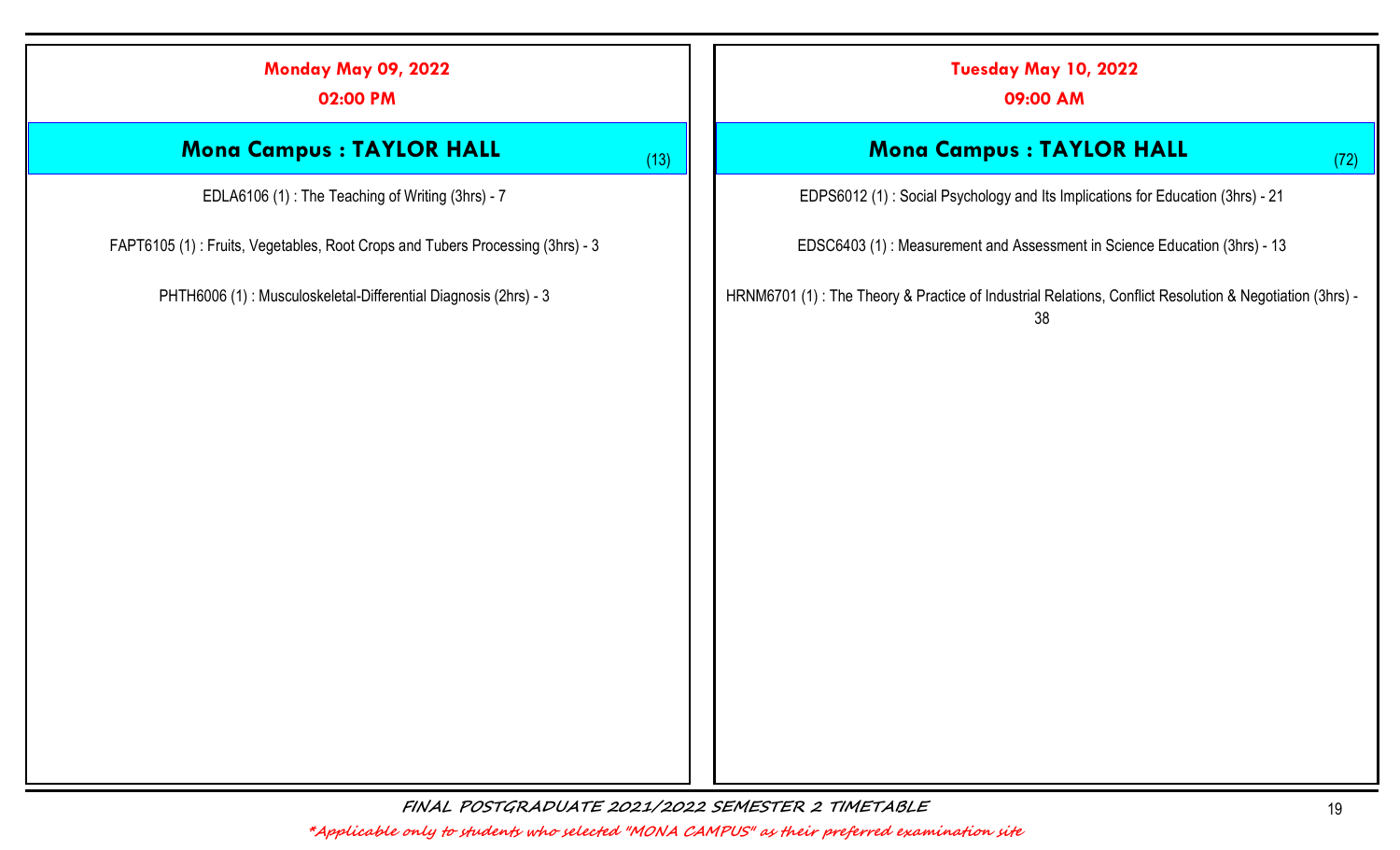| Tuesday May 10, 2022<br>02:00 PM                                      |     | Wednesday May 11, 2022<br>09:00 AM                                          |
|-----------------------------------------------------------------------|-----|-----------------------------------------------------------------------------|
| <b>Mona Campus : ROOM N2</b>                                          | (3) | Mona Campus : ASSEMBLY HALL<br>(40)                                         |
| PHTH6008 (1): Contemporary Physical Therapy Issues Seminar (2hrs) - 3 |     | ECON6050 (1): Game Theory II (3hrs) - 14                                    |
|                                                                       |     | EDEC6005 (1): Programme Management (3hrs) - 12                              |
|                                                                       |     | EDEM6709 (1): Advanced Educational and Psychological Measurement (3hrs) - 6 |
|                                                                       |     | PSYC6019 (1): Issues of Human Development (3hrs) - 8                        |
|                                                                       |     |                                                                             |
|                                                                       |     |                                                                             |
|                                                                       |     |                                                                             |
|                                                                       |     |                                                                             |
|                                                                       |     |                                                                             |
|                                                                       |     |                                                                             |
|                                                                       |     |                                                                             |
|                                                                       |     |                                                                             |
|                                                                       |     |                                                                             |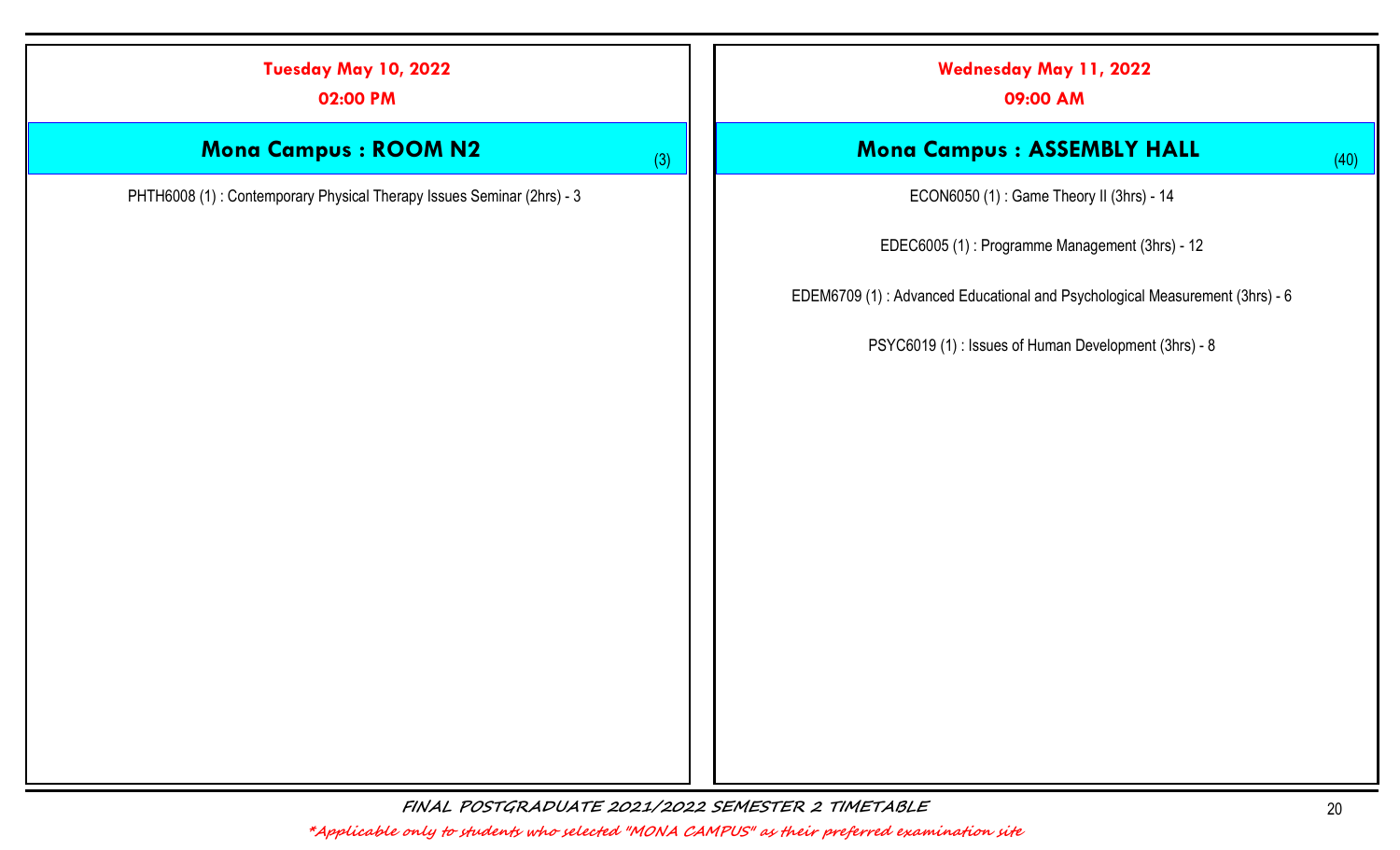# Mona Campus : OLD DRAMATIC THEATRE (23) EDSE6004 (1) : Collaboration, Consultation & Inclusivity (3hrs) - 12 OESH6040 (1) : Advanced OESH Management Systems (3hrs) - 11 Friday May 13, 2022 09:00 AM Mona Campus : ASSEMBLY HALL (35) EDSC6404 (1) : Environmental Education (3hrs) - 18 MATH6635 (1) : Complex Analysis and Applications (3hrs) - 3 MGMT6139 (1) : Leadership & Organizational Behaviour (3hrs) - 3 NURS6102 (1) : Psycho-Pathology for Advanced Nursing Practice (3hrs) - 4 SOCI6103 (1) : Social Policy and Administration II (3hrs) - 7

FINAL POSTGRADUATE 2021/2022 SEMESTER 2 TIMETABLE 2021 21

Thursday May 12, 2022

02:00 PM